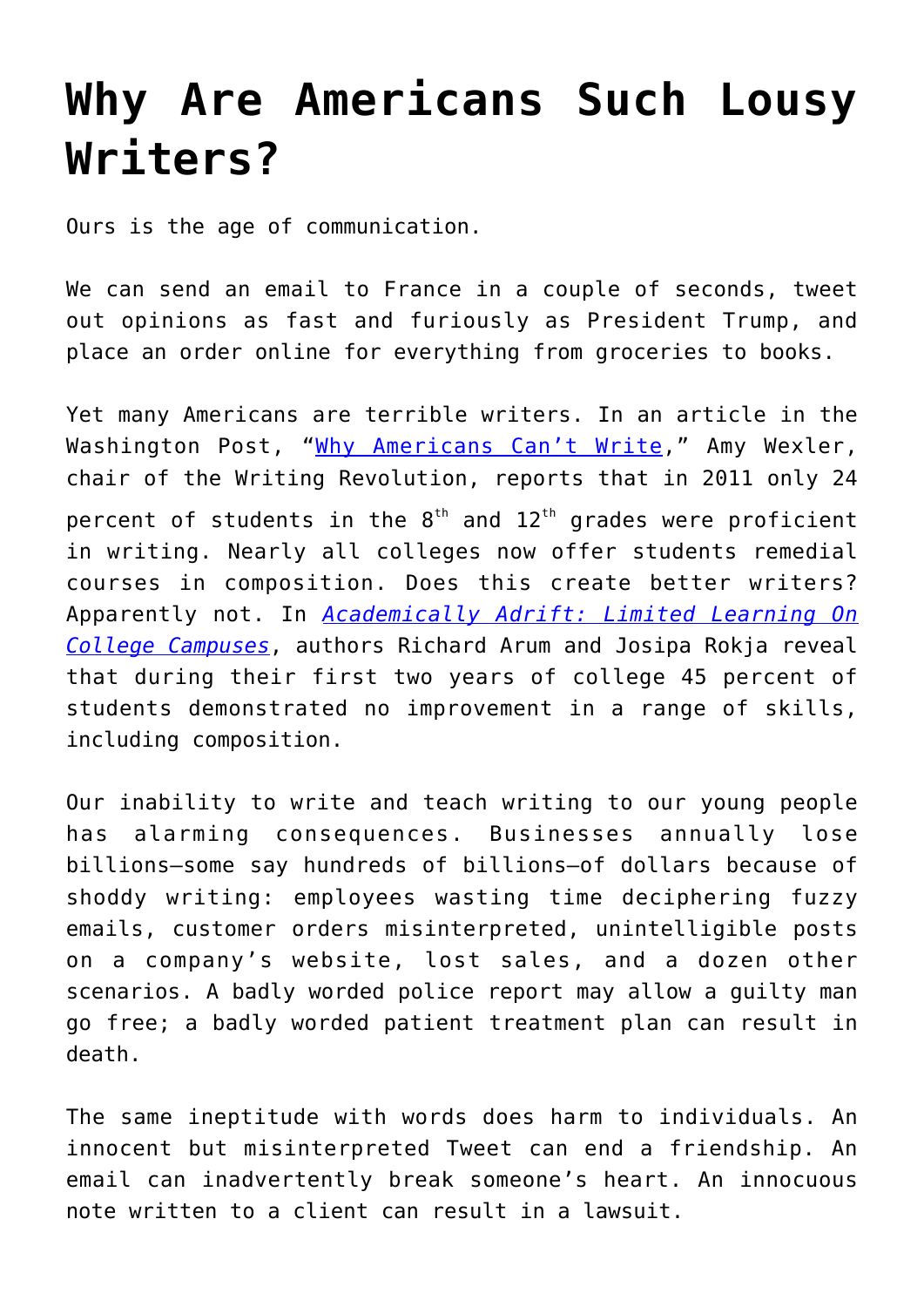Why does this situation exist? Why are Americans such lousy writers?

The answer to that question is simpler than the solution.

The answer: So many Americans are poor writers because so few of them are taught writing.

The solution: Teach writing in our schools.

For almost twenty years, I taught composition to seminars of homeschoolers, classes ranging from middle school to AP English Language and Composition. Many of my students took different history and literature classes with me for four and five years. In all these classes, they wrote essays and kept journals.

Many of them, both those who went off to college and those who entered the work force, returned to tell me of their success as writers. Several found employment in their university writing center, where they coached students deficient in the art of composition. One professor informed a business major that the thesis he had submitted as a graduation requirement was the best undergraduate piece of work the professor had ever read.

The young man who made me proudest, Will, turned his back on college, joined the Marine Corps, went to sniper school, and eventually became a member of Marine Recon. Once his sergeant asked him to write up a report. Will presented the report the following day. After reading it, the sergeant tossed it aside and said with a smirk, "Your college girlfriend wrote this report, didn't she?"

"No, Sergeant," Will replied. "In fact, I help her write her papers."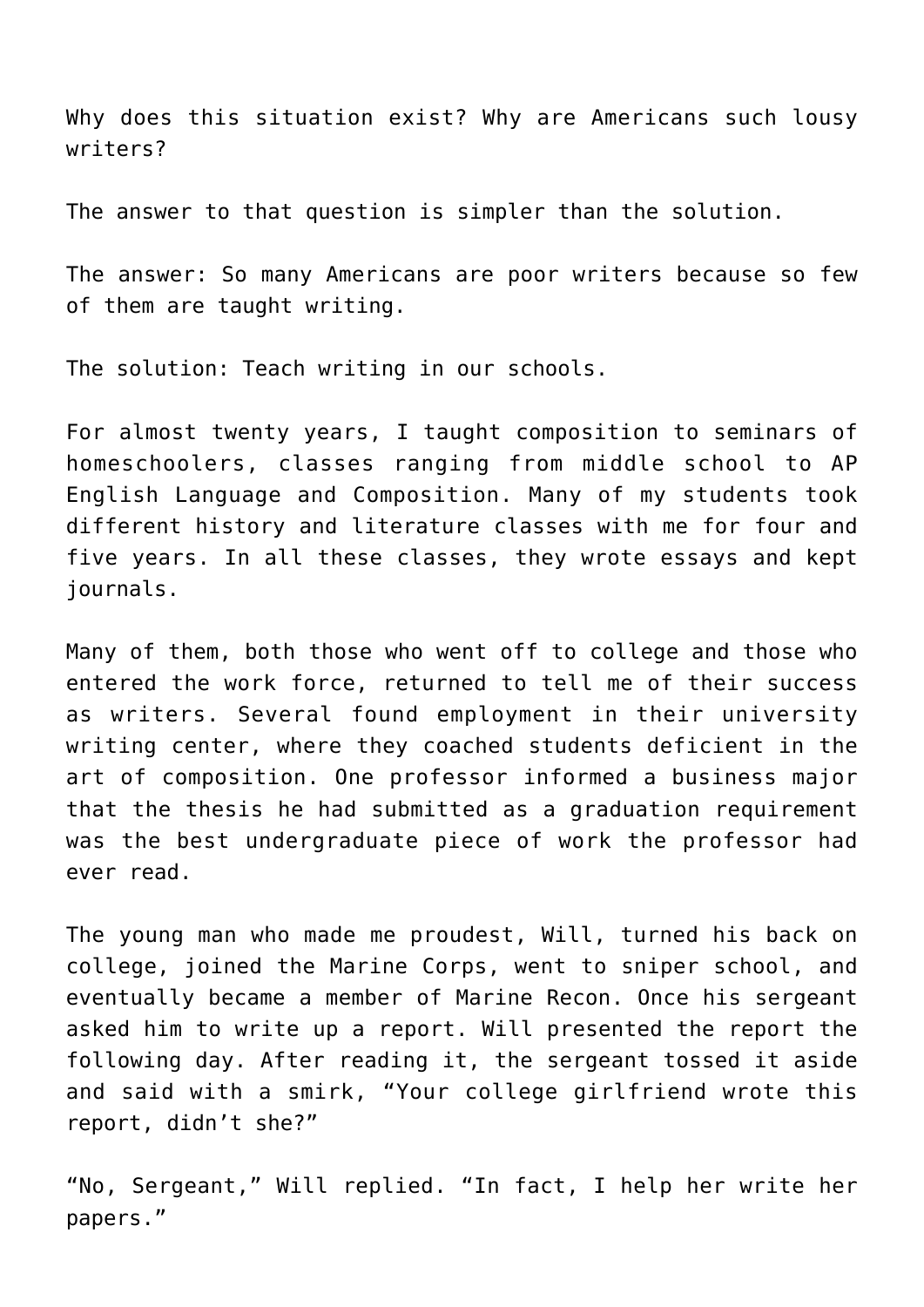Will was no Hemingway. He was in fact a very average student. But he learned to write.

Why?

Because he took my classes for four years in history and literature, which meant that for four years he wrote essay after essay.

Those students who thanked me for "teaching" them to write always made me smile. I did teach the basics of writing an essay—if you can write an essay, you can write anything from a business report to a love letter—and we studied some grammar, syntax, and vocabulary.

But that's not how the students learned to write.

They learned to write by writing and by having a critic, in this case me, edit and grade their writing.

Nearly everyone can learn to write clearly. You learn to write solid sentences, put them together in paragraphs, and make the paragraphs into an essay.

But far too many of our students receive little instruction or practice in composition. Here I place the blame squarely on our educational system. In many schools, grammar is neglected after fifth or sixth grade. Unlike math, which follows a natural progression, writing is all too often taught piecemeal or not at all, with little coordination of purpose or sense of advancement from grade to grade. Moreover, I suspect many teachers are averse to the work required to develop competent writers. When I was teaching, I graded an average of 60 essays or journals every week. The work was grueling, the writing rarely inspired, yet that is how writers are made.